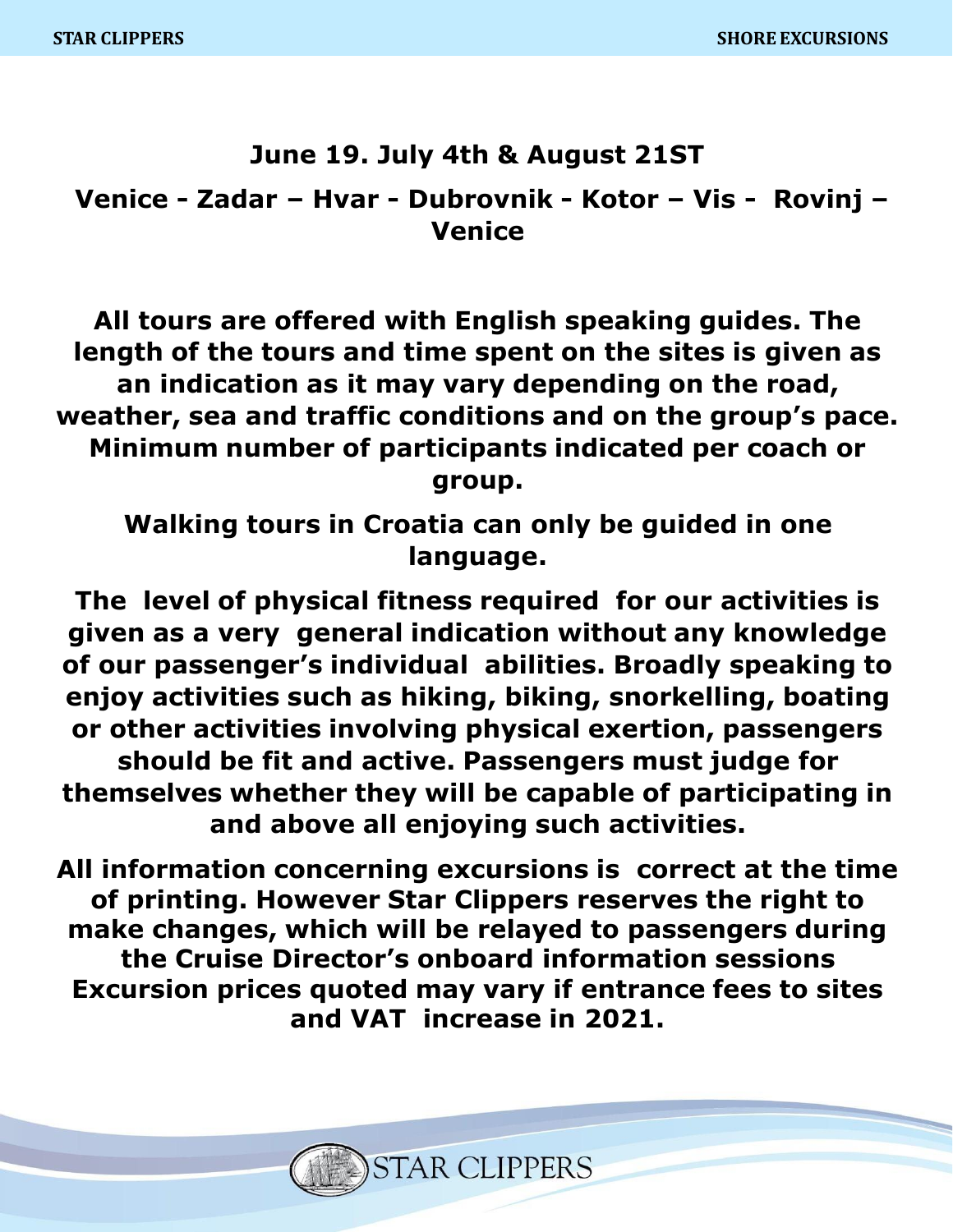#### **ZADAR, CROATIA**

Northern Dalmatia is a region of great natural beauty with wonderful National parks, fine beaches with crystal clear water and lovely little islands. The ancient city of Zadar is undoubtedly one of the jewels in its crown and is a gateway to three outstanding national parks Paklenica, Plitvice Lakes and Krka, wedged between the crystal clear Adriatic Sea and the dusky Velebit mountains. Zadar itself is well worth a visit and boasts a history spanning three thousand years. Over the centuries the town has come under Roman, Venetian, Austrian and French rule giving it a unique cultural heritage and leaving a fascinating architectural kaleidoscope for visitorsto enjoy.

#### **Cultural Hotspots & Heritage Highlights**

Walking tour including Maraschino liqueur tasting. Duration 2 hours Minimum10 participants, maximum 22 Euros 25

Enjoy a guided tour and introduction to Zadar's 3000 year old history, from the Illyrians Romans, Croats, Venetians and Austrians to the modern Croatian state. Zadar was the capital of Dalmatia from the 7th century until 1918 and is a city of great cultural significance, not only for Croatia, but in the wider European context. The University of Zadar, founded in 1396, is the oldest seat of learning in Croatia and one of the oldest in Europe. Valuable manuscripts, books and works of art abound in the town's libraries and museums, and historical monuments, buildings and churches bear witness to past glories.

The religious architecture from the early Middle ages is the finest to be found anywhere in Croatia and includes jewels such as: St Mary's church and Benedictine monastery and its 11th century bell tower, the Church of St Chrysogonus, the town's patron saint and Saint Anastasia's cathedral, the biggest church building in all Dalmatia, parts of which date back to the 5th century. The rest of the cathedral, built in the Romanesque style, is mainly from the 12th and 13th centuries.

Zadar is a historical and architectural treasure trove. Admire the roman forum built between the 1st and 3rd centuries; a decorative column stands on the west side, hung with chains. It was used in the Middle ages as a "pillar of shame" to punish wrong doers. Near the forum ruins you will see the Church of Saint Donat, symbol of the city, which dates back to the 9th century. It is the most famous example of early medieval Croatian architecture and is unique in Europe.

The Rector's palace, dating from the 13th century is said to be one of the most beautiful buildings in Croatia and, together with the neighbouring Providur's palace, forms the largest historical complex left standing in the city after the devastation of the Second World War.

Zadar was once the largest city fortress in the whole Republic of Venice and the city walls and fortifications ensured that the city never fell prey to marauding Turks. Six gates remain in the city walls, the most impressive being the Land Gate which was the main entrance to the city. This triumphal arch, built by a Venetian architect in 1543, is the finest Renaissance monument in the region and has been awarded UNESCO world heritage status.

Modern highlights include the amazing Zadar Sea Organ, a feat of architecture which harnesses the power of Nature; it consists of simple white stone steps which conceal thirty five tubes that are musically tuned. Sounds are produced by the movement of the sea pushing air into the pipes and differ according to the power and velocity of the waves. The same Croatian architect, Nikola Basic, also created the "Greeting to the Sun" which is a 22m diameter circle paved with multi layered glass covering solar cells. At dusk the energy collected by the cells in the pavement creates a spectacular light show which, combined with the music of the Sea Organ, is literally out of this world. The shorefront was totally destroyed by the end of World War II so the Sea organ and Greeting to the Sun are really much more than a tourist attraction; for the people of Zadar, they symbolise renewal and resurrection.

At the end of the walking tour guests will sample some Maraschino an original cherry liqueur also known as "the King of Liqueurs" because of its popularity with King George IV of England, King Louis XVIII of France and Nicolas 1, Tsar of Russia. It was created at the beginning of the 16th century at the Dominican monastery in Zadar.

Inside visits: The Cathedral of St Anastasia

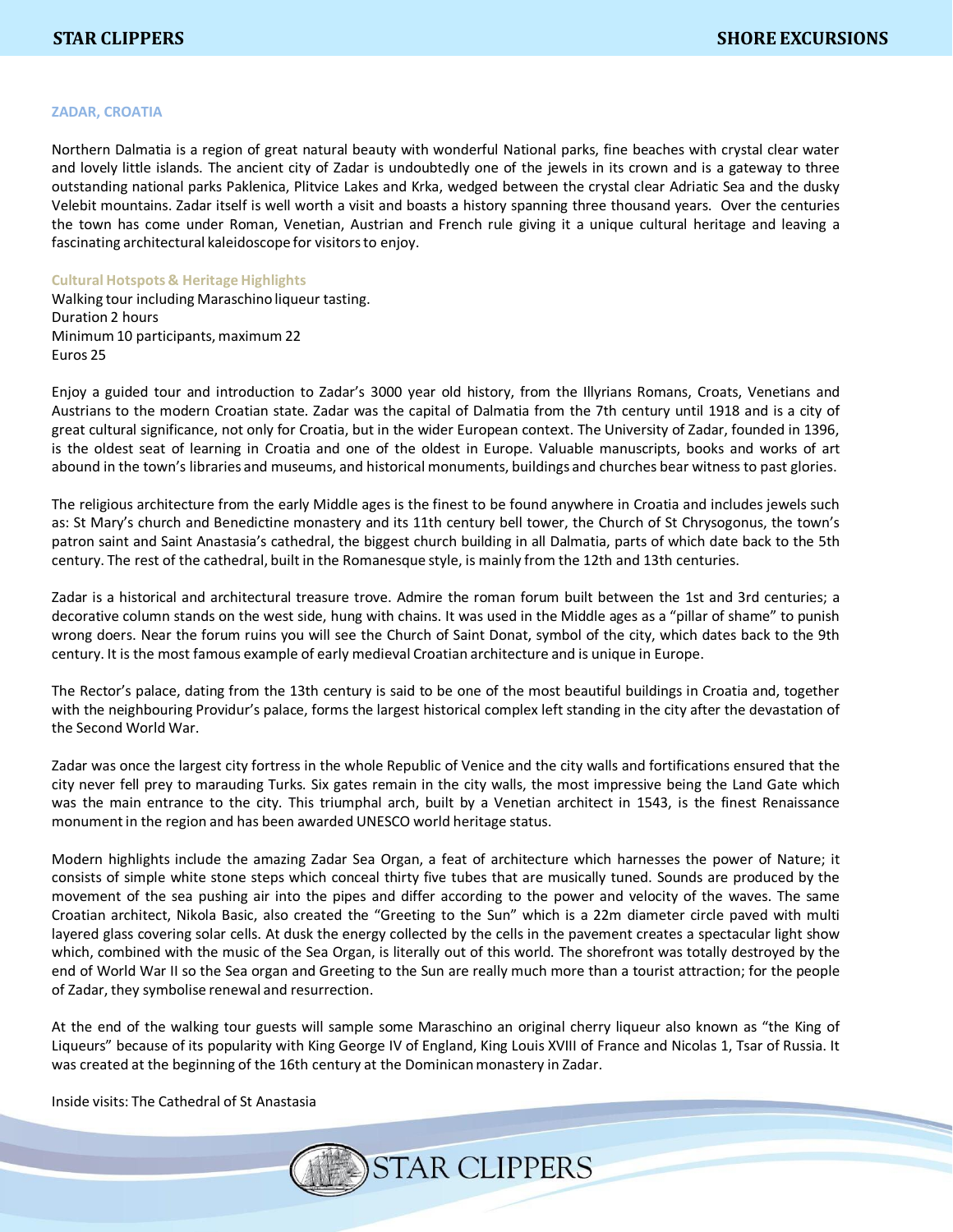**"The Gold and Silver of Zadar",**

Walking tour Duration 3 hours Minimum 10 participants maximum 20 Euros 39

Follow the guide on this walking tour through Zadar's colourful history and see the town's architectural treasures and priceless religious relics as well as a choice selection of museums.

The walking tour will take you to the 9th century Church of St Donat, symbol of the city, the most famous example of early medieval architecture in Croatia. You will also see the Roman Catholic cathedral dedicated to St Anastasia which was built on the foundations of a Christian basilica from the 4th century. The current Romanesque style building dates from the 12th and 13th centuries and is the largest cathedral in Dalmatia. Other sites of interest include the remains of the Roman forum commissioned by the Emperor Augustus, the largest on the east coast of the Adriatic Sea, with its temple dedicated to Jupiter, Juno and Minerva. St Simeon's church also figures on the itinerary; this 17th century Baroque church contains the Sarcophagus of St Simeon, a masterpiece of the goldsmith's art. The cedar wood coffin, covered with exquisitely executed gold plated reliefs depicting the presentation of Jesus to Simeon in the temple, and scenes from the lives of saints, was commissioned in 1377 by Elizabeth of Bosnia as an act of atonement. It is said that during a Mass she surreptitiously broke off one of the Saint's mummified fingers and concealed it on her person, before being forced to surrender this grisly trophy.

The tour includes a visit to the Permanent Exhibition of Religious Art, popularly known as "The Gold and Silver of Zadar". These priceless treasures, jealously guarded by Benedictine nuns, include sculptures, needlework, tapestries, and gold and silver religious objects dating from the 7th to the 18th century. You will also get to admire the fabulous exhibits housed in the Museum of Ancient Glass, one of the most extensive collections of ancient glass in Europe. There are over 5000 different glass objects dating from the 1st century BC to the 5th century AD, many of them from the Roman settlements in the area and the Roman Necropolis. During the visit there will be a unique opportunity to watch a display of manual glass blowing at a workshop inside the museum, a live demonstration producing replicas of antique glassware and glass jewellery. (The workshop is closed on Sundays).

Inside visits: the Church of St Donat, the Permanent Exhibition of Religious Art, "the Gold and Silver of Zadar" (special opening for Star Clippers guests until 13h30), or an archaeological museum, the Museum of Ancient Glass (workshop closed on Sundays), the cathedral of St Anastasia and the church of St Simeon.

The visit to the Permanent Exhibition of Religious Art will be replaced by a visit to the Archaeological Museum when the exhibition is closed.

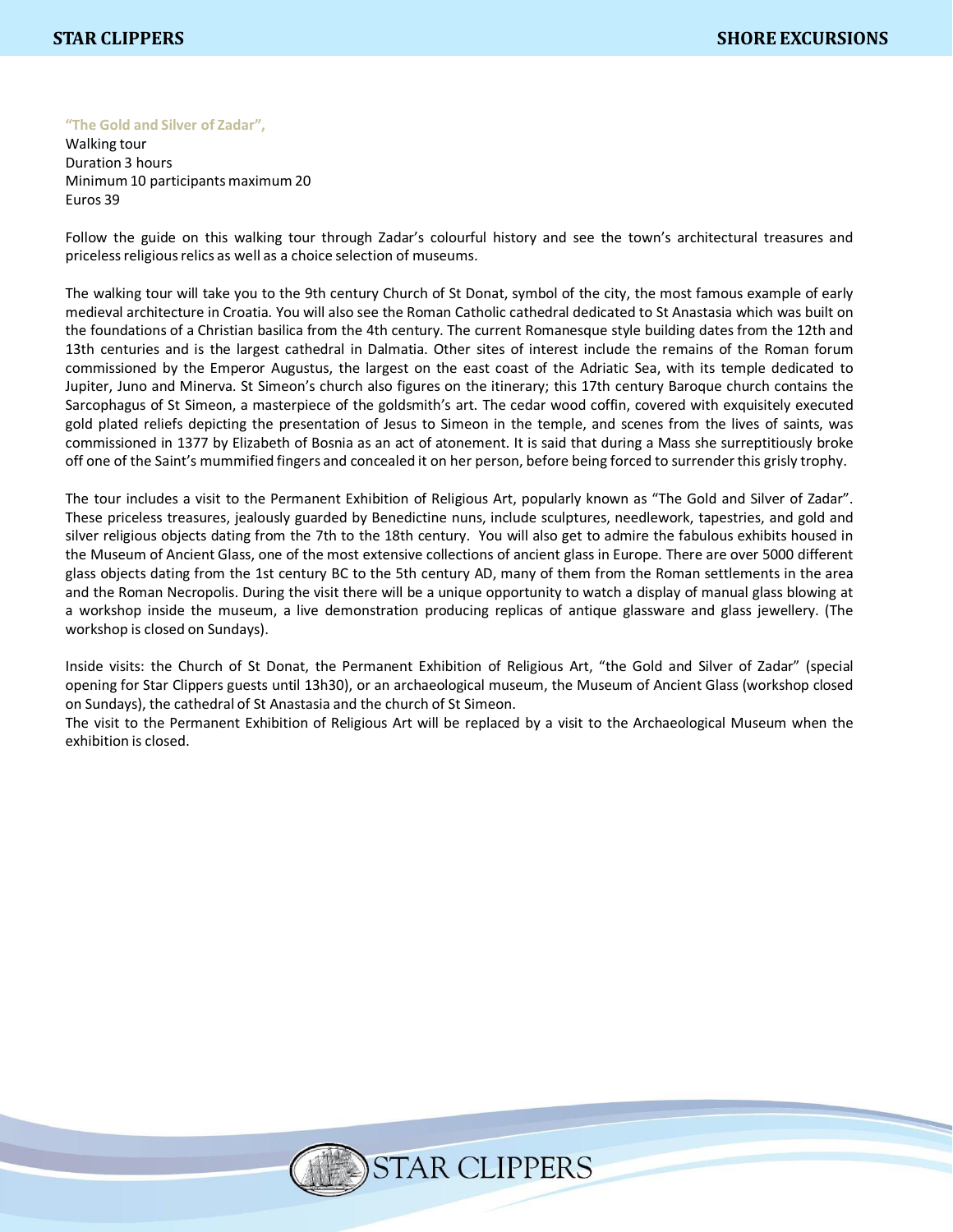#### **Krka River National Park**

Transport by air-conditioned motor coach and on foot Minimum20 participants, maximum 90 Duration 5 hours Euros 69 Departure after a shipboard lunch Moderately strenuous walking tour

Leave Zadar behind you and travel in air-conditioned comfort through the karst Sibenik hinterland to the famous "Krka" river waterfalls. The 17 waterfalls lie within Croatia's 7th National park, an area of exceptional natural beauty with a preserved eco system and a rich and varied flora and fauna. The park is home to 866 species of plants and has the second highest density of lavender in Europe. 18 different species of fish swim in the Krka river, 10 of which are endemic; there are 222 species of birdsincluding birds of prey such as ospreys, golden eagles and peregrine falcons and 18 species of bats.

The river itself is pristine due to stringent conservation laws and the whole area is totally unspoilt. This excursion will take you to the most attractive part of the park, the Skradinski Buk waterfalls. Here you will find a large natural pool with high waterfalls at one end and cascades at the other. The most impressive waterfall stands 46 metres high which makes it the tallest gypsum barrier in Europe. Above the falls there is a large plateau offering breath-taking views of the surrounding area. The rock formations, luxuriant vegetation and play of light on the whirlpools make Skradinski Buk one of the most beautiful calcium carbonate waterfalls in Europe.

You can also visit a small ethnological exhibition and a restored watermill, dating from the turn of the 18th century, which is still in working order. There is a path around the waterfalls so visitors can explore the area a bit more by themselves.

The tour includes a lot of walking Please wear comfortable clothes and suitable non slip shoes The site may be crowded Krka National Park combines gravel and flatsurfaces with a lot of stairs and uneven terrain. The drive to the park takes 1h15 You will spend approximately 2h30 in the park, including a 45 minute guided visit followed by some leisure time.

### **HVAR, CROATIA**

**Hvar Island Tour** By air-conditioned motor coach Minimum20 participants, maximum 90 Duration 3h30 Euros 60

The island of Hvar is well known for its mild climate and lush subtropical vegetation as well as its cultural and historical monuments.

The coach will take you from Hvar to Starigrad, a small town famous for its large bay which has long been a source of inspiration for artists and poets. The town of Starigrad was the largest settlement on the island and dates back to the 2nd century BC. You will visit the Dominican Monastery, which boasts a well-stocked library and a priceless collection of books and paintings. After a short guided tour you will have some free time to wonder around on your own before continuing the scenic drive to the Village of Vrisnik. Here you will be given a warm welcome at one of the traditional country houses where your host will offer you, local wine. The island wines range from light whites to full-bodied reds, all of them are made locally and produced in small quantities. The wine will be accompanied by local specialities such as smoked ham and home-made cheese.

During the drive back to Hvar there will be a short stop at the site of the fortress which dominates the town, so you can enjoy the magnificent views of Hvar and the Pakleni islands.

This tour includes panoramic drives

You will spend one hour in Starigrad, with a guided tour and some time on your own

The drive from Vrisnik to Hvar takes one hour.

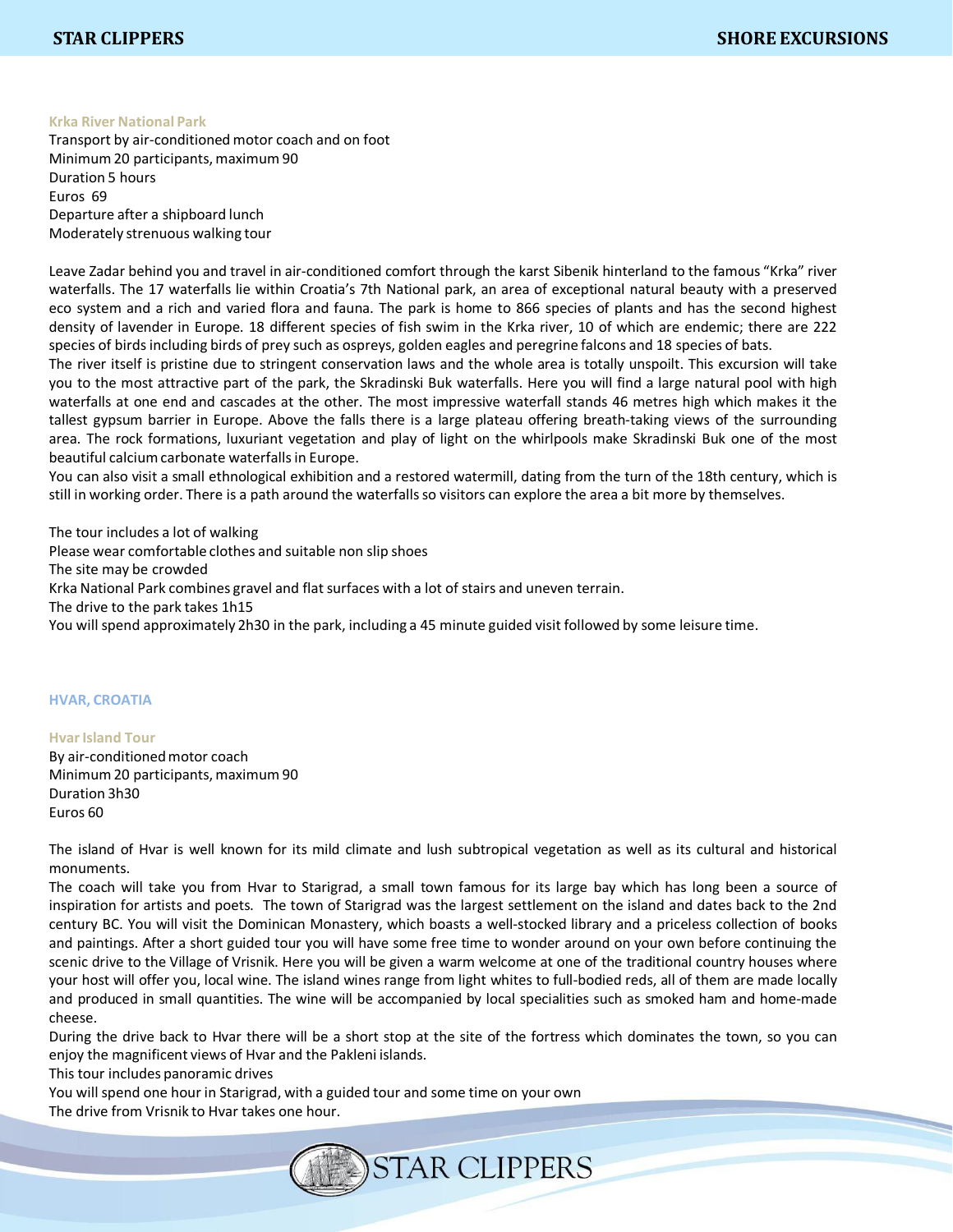# **HvarJeep Safari**

Minimum4 participants per jeep, maximum 20 Duration 3 hours Euros 85

The Jeeps are parked just a few minutes away from the tender point.

The route towards the settlement of Milna is lined with vineyards, and from there you will carry on towards the bay of Dubovica on the southern part of the island of Hvar. Here you will turn off the road and follow a track to the highest peak on the island, St Nicola (626m).

From the top you can see the village of St Nedija which is famous for its local wine, "Plavac". The view from the chapel is well worth the short hike, as on a clear day you can see the neighbouring islands of Korcula, Susac, Vis, Brac, Solta, Paklinske and Scedron, as well as the Peljesac peninsula. The area has a tumultuous past and you will hear tales of pirates, local uprising, and sea battles between two Roman fleets near Scedar at the time of the Roman civil war as well as learning how the chapel itself is linked to the theatre in Hvar. It is also a perfect spot for taking photographs.

The jeep tour continues to Roskarnica; here your guide will tell you all about life in the olden days as you admire the stunning views across the fields.

Next stop is the viewpoint of "Vidikovac" from where you will see the oldest city in Croatia, Stari Grad, (Old City) or Pharos, founded in 385 BC. Your guide will tell you about the first sea battle that ever took place in the Adriatic and talk about Hora (Ager) fields, a Unesco site that dates back to Roman times. The drive continues to Malo Grablje, passing the fifteenth century village Velo Grablje on the way. Lavendar oil has been produced at Velo Grablje since the 16th century. The village of Malo Grablje was founded in 1537 and deserted in the mid 20th century. You will learn all about the culture and history of the village and the island itself.

This jeep tour explores the rich history of the island of Hvar, known as the island of sun and lavender. The fragrance of these aromatic plants will delight your senses as you pass through vineyards, olive groves and abandoned villages, and listen to your guide talking about life in the olden days and the half-forgotten customs of yester year.

The jeeps will be driven by English speaking Croatian drivers.

Guides will provide commentary for the whole group at certain designated stops during the tour. The Jeep drivers are not guides.

The jeeps are closed vehicles.

**Sailing tourto the Pakleni islands archipelago**

By boat Minimum4 participants, maximum 10 Duration 3hrs/3h30 Euros 78

Enjoy sailing in one of the most beautiful parts of the AdrIatic; a favourite destination for all those who love the sea and islands. This tour is all about sailing, "poetry in motion", as some people call it. Let the wind and weather be your guide as you set sail from the town of Hvar to the labyrinth of islands that compose the Pakleni archipelago. There will be a stop for swimming in one of the bays.

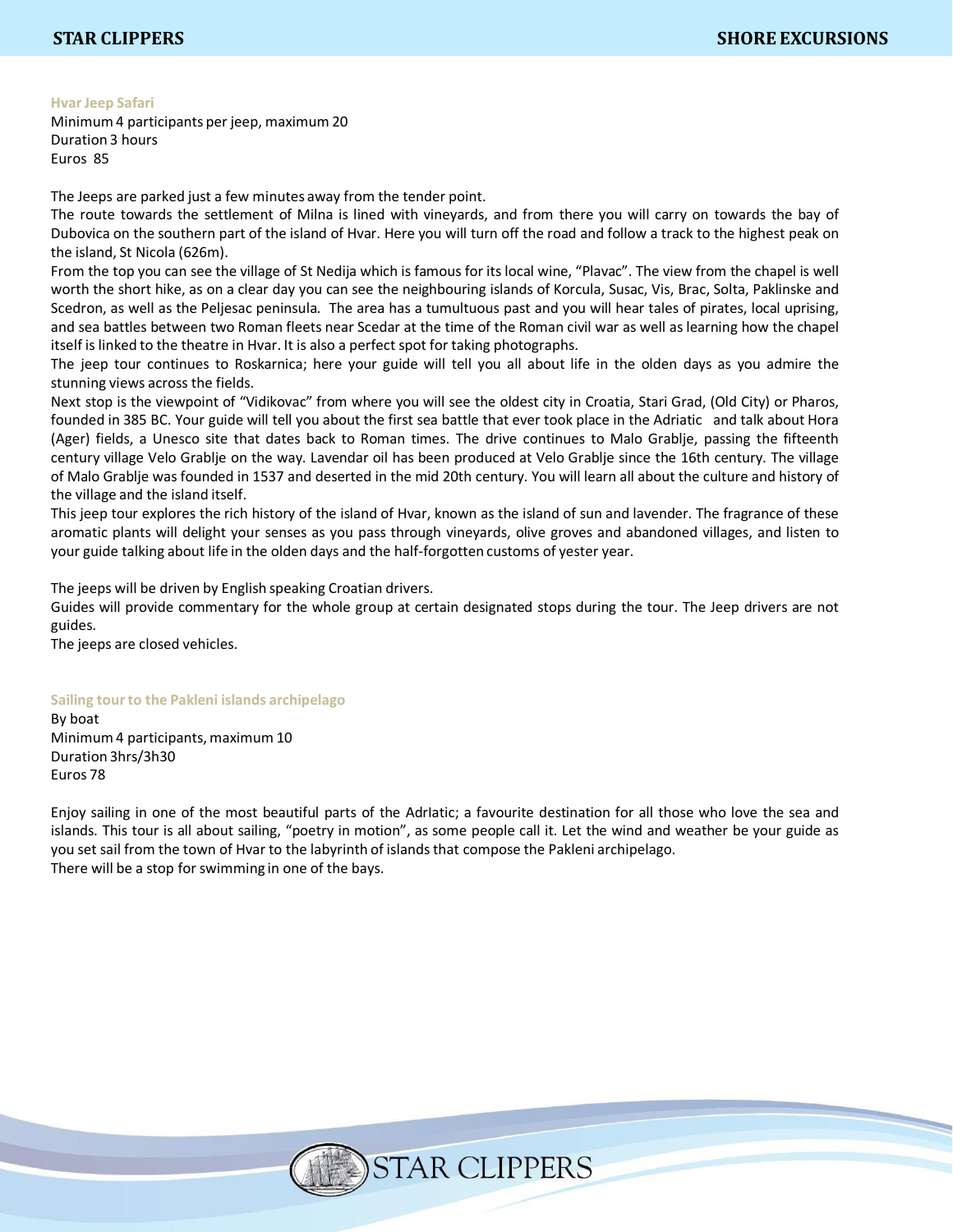# **Hiking Tour**

Transfer by bus and on foot Minimum 4 participants, maximum 20 Duration approx. 4 h30 Euros 89

(The exact duration of the tour depends on the pace of the group)

Your guide will meet you at the pier and accompany you on to the bus. After a 20 minute transfer by bus (14 km), you will reach the village of Velo Grablje, the starting point of the hiking tour. The path from Velo Grablje to Malo Grable is part of an old trail which in medieval times used to link Hvar with Stari Grad on the the north side of the island. The trail is practically all downhill, starting with approximately 20 steps and continuing as a short trek of approximately 1.5 km. Thereafter the route to Malo Grablje is on a wide gravel path.

It takes about one hour to walk from Velo Grablje to Malo Grablje with various stops on the way. Your guide will provide a running commentary during the hike, including such topics as traditional island life, the history of the villages, the most common medicinal plants and much more.

There will be a break for lunch at a traditional tavern in Malo Grablje set amidst spectacular scenery. The food will be cooked in an old-fashionedwood oven.

After lunch the walking tour continues to Milna, where you will have some time to swim or just relax on the beautiful shingle beach, before the transfer back to the town of Hvar.

Transfer from Milna to Hvar is approximately 20 minutes each way

The walk is 4 km long

The terrain is downhill practically all the way (90%) and rocky

You will need comfortable walking shoes (no sandals), sun screen and a bottle of water

There are many different hiking trails on Hvar island for all levels of ability. Depending on the group and the time of year, the guide may decide to change the hiking route

Beach wear and shoes for swimming (pebble beach) are recommended

# **Pakleni Archipelago Sea Kayaking Expedition**

Duration 4 hours (depending on the group's pace) Minimum 4 participants, maximum 14 Euros 49 Activity level: Moderately strenuous

Your guide will be waiting to greet you on the pier and together you will walk to the kayak station.

After a safety briefing and instruction on paddling techniques you will be ready to set off on our sea kayak voyage of discovery along the beautiful Hvar coastline, exploring the little islands which form the famous Pakleni Archipelago. The name is sometimes translated as Hell's Islands (pakleni means hellish) but its origin is more likely to be derived from "Paklina" an archaic word meaning tar or pine resin, the substance which was used for coating local boats.

Far from being "hellish", the islands are a little taste of heaven offering unspoiled scenery, thick pine woods providing shade even on the hottest summer day and crystal blue waters.

The kayak expedition will take us past bays and narrow straits to small pebble beaches where you can swim, snorkel and relax.

You will be provided with a sea kayak (2 seats), paddle, life jacket, dry bag, spray skirt, and snorkeling equipment Please bring: Sunscreen, hat, sunglasses, a long sleeved shirt (Lycra if you have it, cotton if you don't) , quick drying sports shoes, swimming gear, towel

Depending on the final number of participants, the tour may leave from a different location

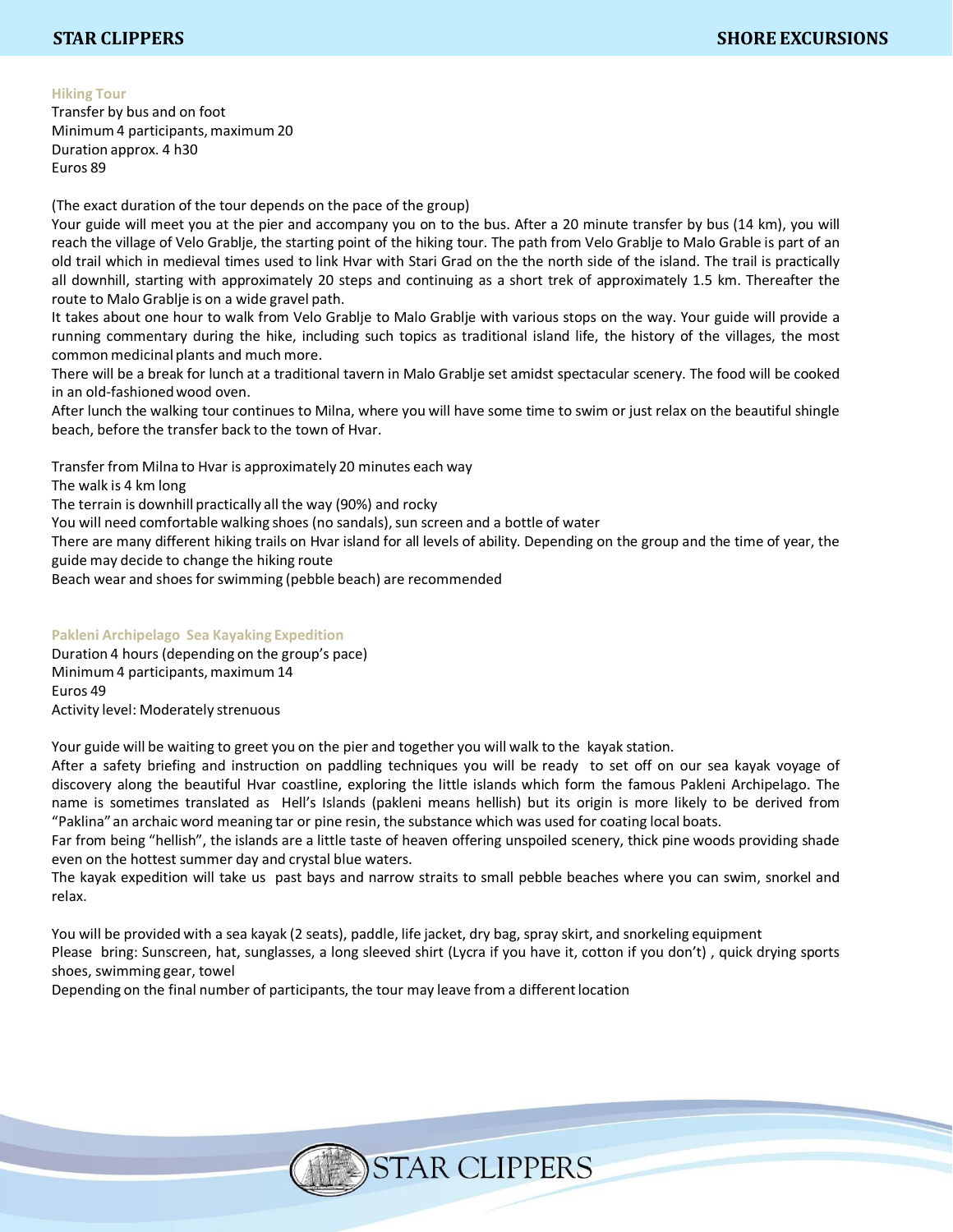#### **DUBROVNIK, CROATIA**

#### **Taste and Flavours of Dubrovnik**

Transport by air-conditioned motor coach Minimum20 participants, maximum 35 Duration 4 hours Euros 60

The tour starts with a pleasant drive along the Adriatic road to the town of Mali Ston, the "oyster capital" of Croatia. This little town is often described as Dubrovnik in miniature. It boasts impressive 5km long city walls, among the longest defensive walls in the world. Construction of the walls started in 1317, and was finally completed in the 16h century. You will also see the ancient salt pans that were in use during the Dubrovnik Republic; salt is still produced there to this day. However Ston is mainly famed for its oysters, and there are oyster farms dotted all around. Upon your arrival in Mali Ston, you will board a local boat which will take you to the oyster and mussel beds. Your guide will tell you about oyster and mussel production in the area and you will get to taste some of the freshest sea food you have ever eaten, including some Mussel Bouzara, a local dish consisting of mussels cooked in wine, olive oil and garlic.

After the visit you will return to your motor coach in Mali Ston and drive back to Dubrovnik.

There will be a short guided tour of Dubrovnik Old Town, and then you will be free to do some exploring on your own.

#### **Dubrovnik Sea Kayaking**

Minimum 6 participants, maximum 24 Duration 3h30 Euros 45

The Dubrovnik Kayak tour is an unusual and original way to take in all the city highlights.

You will start the tour by rowing between the forts of Bokar and Lovrijenac. Bokar fort is one of the oldest of its kind, and was built to protect Pile Gate and City Bridge. It was also used as a prison. Lovrijenac guards the west entrance and, unlike the other city forts which form part of the city wall fortifications, it stands alone perched high on a rock, earning it the name of "the Gibraltar of Dubrovnik". These days it is used as a venue for Dubrovnik's summer festival, as well as for staging Shakespeare plays, so its thick walls resound to the words of the Bard rather than the thud of canon balls.

Next on the agenda is Lokrum island. Legend has it that Richard the Lionheart was cast ashore here after being shipwrecked in 1192, luckily you will be spared a similar fate. After steering a course around the island you will reach Betina cave, a hidden gem accessible only by sea. Here we will stop for a snack and you will have some leisure time to go swimming in the crystal clear Adriatic before rowing back to the departure point and returning to port.

#### 2 participants per kayak

We recommend you bring swimsuits, towels, sun hat and sun screen There is a 15 minute walk to the kayak base

#### **Legends & Curiosities**

Off the usual tourist radar Duration 1h30 Minimum10 participants, maximum 18 Euros 25

Discover the everyday life of the folk who live within the walls of Dubrovnik's Old Town. A stroll through a maze of narrow streets and little squares will conjure up the shades of the past. Visit the oldest parts of the town off the tourist radar; discover hidden treasures around every street corner, local churches and places not mentioned in any guide books. During your guided tour you will be regaled by stories and legends of Dubrovnik's old town and the history of the Republic of Ragusa.

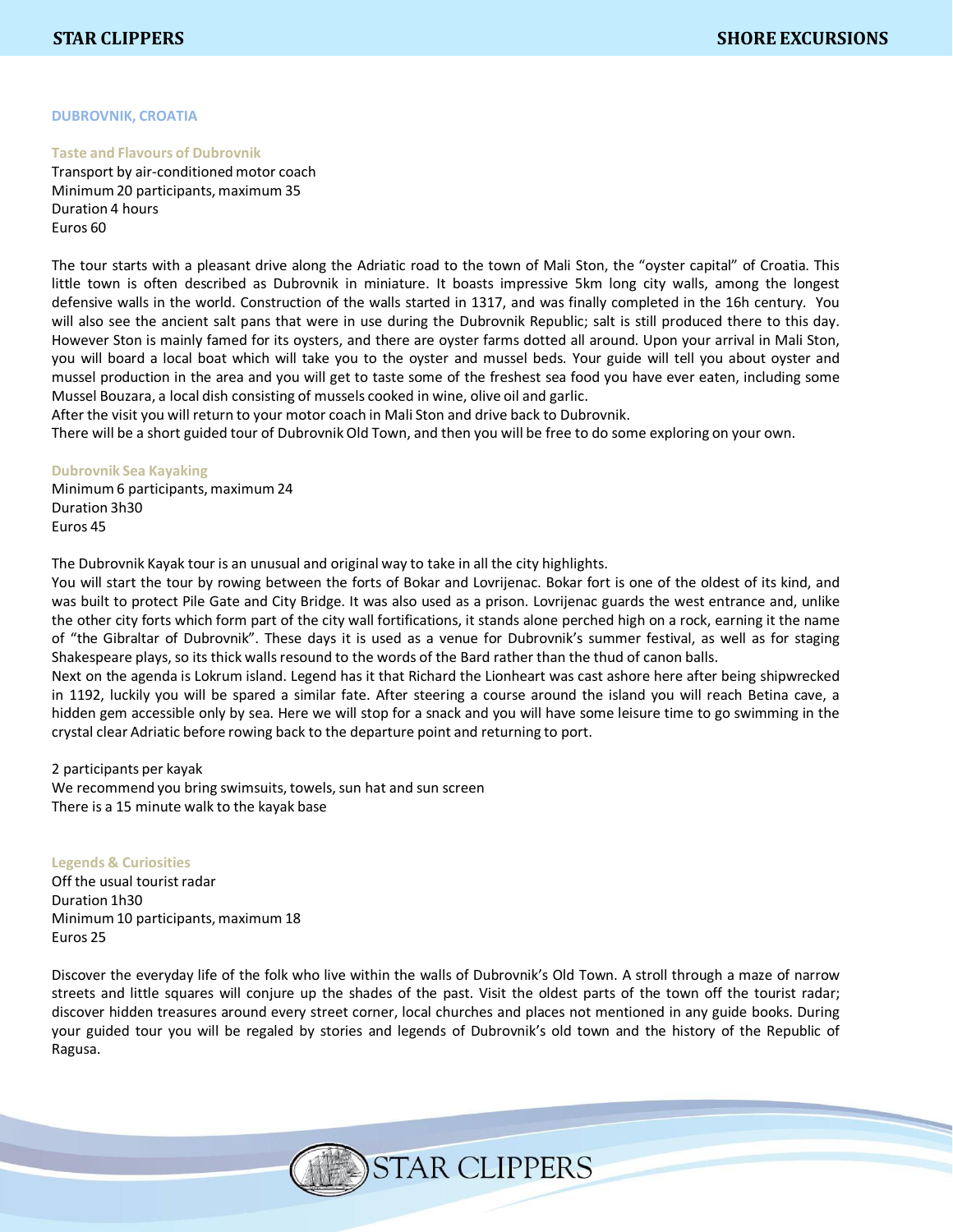**The Great Dubrovnik Treasure hunt: Five hundred years of Fine Art**

On foot Duration 3 hours Minimum10 participants, Maximum 18 Euros 40

Take a leisurely guided stroll through this medieval town and learn all about the history of the Dubrovnic Republic and its rich artistic and architectural heritage. The tour includes visitsto a choice selection of museums.

The Rector's palace, now the town's cultural history museum, is one of Dubrovnik's priceless treasures; an outstanding secular monument which combines gothic and renaissance architecture. The rector was elected for a period of one month, and during that time not only was he forbidden to bring his family to live with him, he could not leave the palace himself without asking the permission of the senate. Here you will see rooms restored to their former glory and furnished in period style, portraits, coats of arms and coins.

The Sponza palace which now houses all Dubrovnik's historical archives is another fine mix of gothic and renaissance styles. Since it was first built in the XVIth century it has served as a customs house, mint, treasury and armoury as well as being home to Dubrovnik's first literary institution founded by a group of poets at the end of the XVIth century. It holds the distinction of being one of the very few buildings in the Old Town to have emerged unscathed from the terrible earthquake of 1667.

The Church of St Blaise was not so lucky; the original construction dating from 1368 was severely damaged in the quake and was replaced in 1715 by the baroque style building you now see. Saint Blaise is the patron saint of Dubrovnik who averted a catastrophe in 971 by forewarning the City Elders that a surprise attack by the Venetians was imminent. The marble altars in the church are particularly impressive and on the main altar there is a gothic statue of St Blaise himself, dating from the fifteenth century. This gold plated silver statue shows St Blaise holding the town of Dubrovnik (as it was before the earthquake) in his hands. The fact that this statue survived the earthquake which destroyed the original church and a subsequent fire is considered to be something of a miracle.

The Roman Baroque Cathedral of the Assumption of the Virgin is another « new » building, completed in 1713 after the earlier construction was destroyed by the earthquake. It is a veritable treasure trove and houses some 138 gold and silver reliquaries fashioned by local goldsmiths from the 11th to the 17th century. The reliquaries contain relics of St Blaise and a fragment of the Holy Cross. There is also a polyptych (panelled painting) of the Assumption of the Virgin Mary from Titian's studio and a painting attributed to Raphael.

However the best artwork is to be found at the Dominican Monastery Museum. The building dates from the fourteenth century (about the same time as the city walls) and looks more like a fortress than a religious building: all the better to protect the incredible collection of paintings from the fifteenth and sixteenth century. You can admire work by the Dubrovnic school of painters, the Venetian school, Titian's painting of St Blaise, Flemish paintings, relics, jewelry, manuscripts and incunabula.

The tour continues with a visit to the Franciscan Monastery with the church, one of the finest Roman Gothic buildings in Croatia, the pharmacy dates from 1317, the third oldest still functioning pharmacy in the world, the museum library with an exhibition of liturgical artifacts, some paintings of old masters such as "Ecce Homo" by Francesco Raibolini (15th century), a 14th century head relic of St Ursula and the painting of Vlaho Bukovac the founder and chief representative of the Croatian modern art.

The excursion price includes entry to the treasury of the Dubrovnik cathedral, the Dominican Monastery Museum, the Franciscan monastery Museum and Pharmacy.

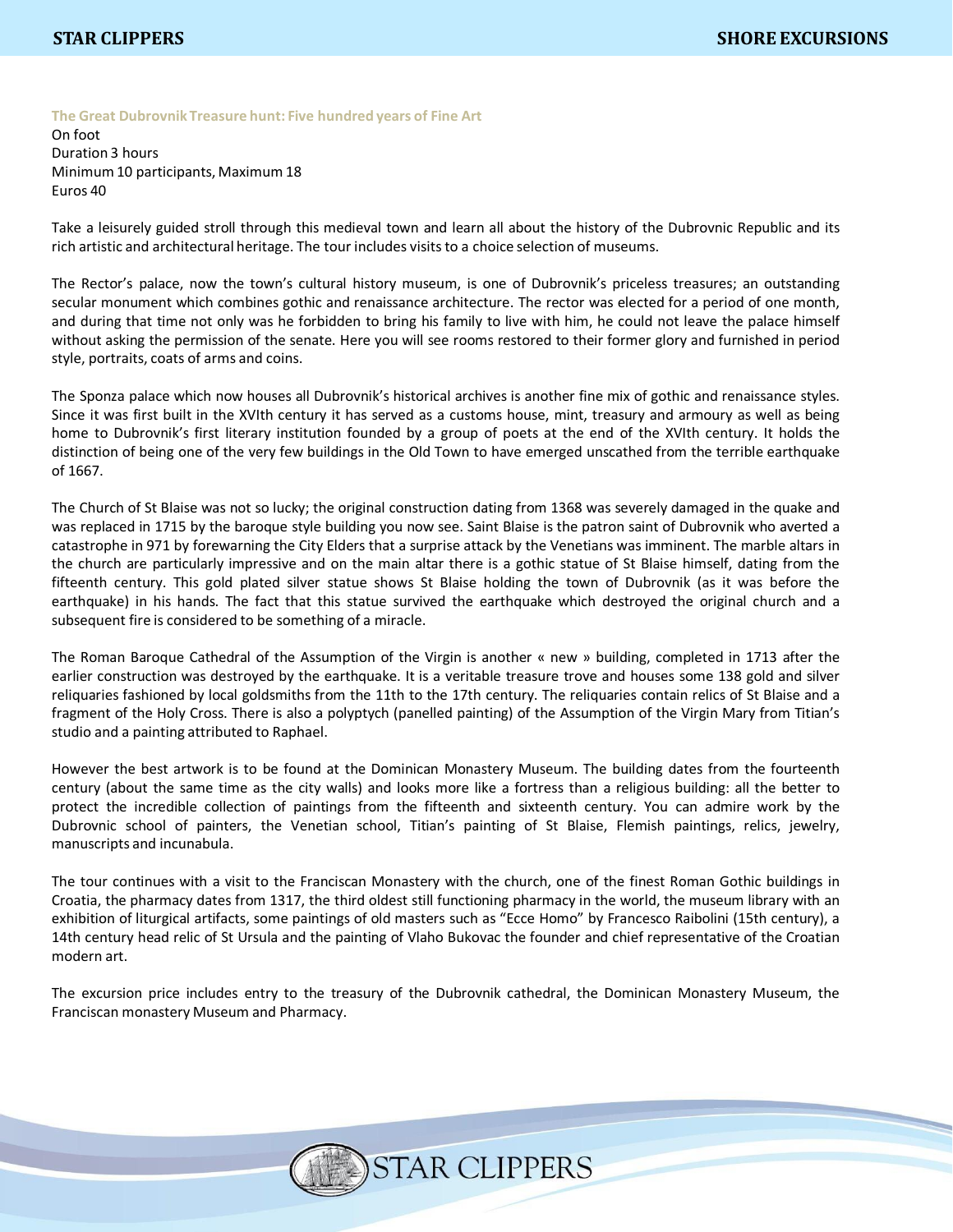#### **KOTOR, MONTENEGRO**

# **Perast & Kotor**

By bus and boat Minimum20 participants, maximum 120 Duration 4 hours Euros 50

Upon disembarkation you will drive though the beautiful bay of Kotor to Perast, a small baroque village hidden behind the islet of the Lady of the Rocks. The most outstanding buildings here are from the 17th and 18th centuries. It is a tranquil place which abounds in sacred monuments such as the Church of St Nicholas, built between the 15th and 17th centuries. You will also get to visit the Maritime Museum.

Afterwards there will be some free time so you can explore Perast on your own before we take a boat to the islet Gospa od Skrpjela or Lady of the Rocks, and its church of the same name.

Gospa od Skrpjela is a baroque church situated on one of the two islets in the Bay of Kotor, just opposite Perast. Legend has it that the island was made over the centuries by devout mariners who, after finding an icon of the Madonna and child on a rock in the sea on July 22nd 1452, swore that they would drop a rock at the site after every successful sea voyage. Thus as time went by, the islet gradually emerged from the sea. The custom remains to this day, and on July 22nd every year at sunset the locals take part in the "fascinada" a tradition whereby they take out their boats and throw rocks into the sea. The church contains 68 magnificent paintings by Tripo Kokolja a famous 17th century artist from Perast. His masterpiece is without doubt a 10m long painting depicting the Death of the Virgin. After visiting the island you will take the boat back to Perast and board the coach for the drive from Perast to Kotor, a charming medieval town lying beside a beautiful fjord.

This UNESCO heritage site is the old maritime centre of Montenegro; it abounds in monuments, shops, cafés and restaurants. The 12th century Cathedral of St Tripun and the orthodox church of St Luka will be viewed from the outside.

Lightweight clothes and sturdy shoes are recommended on this tour

The drive to Perast takes 20 minutes

You will visit the maritime museum in Perast and Gospa od Skrpjela church Transfer by boat to the islet Gospa od Skrpjela

# **Blue cave speed boat adventure**

Minimum 15 participants, maximum 18 Duration 3h30 Euros 80

The Blue Cave is undoubtedly the jewel in the crown of the Lustica peninsula which separatesthe Bay of Kotor from the Adriatic Sea. This stunning natural phenomenon is caused by the sun's rays reflecting on the blue water inside the cave and creating a shimmering iridescent blue light.

Enjoy a scenic speed boat ride along the Montenegrin coast, passing villages and picturesque countryside, before you reach the Blue Cave situated just outside the bay.

Enter another world as you penetrate this impressive natural hall with its 9 metre high vault, sculpted from the rock. You will be spellbound by the play of light on crystal clear water so transparent you can gaze right down to the sea bed 13 metres below. If you want to you can go for a swim and make this a truly unforgettable « total immersion » experience.

Afterwards there will be a stop at Zanjice beach. This pebble beach with its mountain views and sheltered swimming was a favourite of Tito, the first President of Yugoslavia.

There will be time for a swim and some rest and relaxation before you board the speed boat for the return trip to Kotor.

### This is a high activity level excursion

Participants should bring along comfortable shoes, swimsuits, towel, sunscreen and sun hat

You must be prepared to get wet on this tour ; we recommend you don't take any valuables with you

The speed boat ride to the Blue Cave takes about 45 minutes and you will have approximately one hour's free time at Zanjice beach Please note that because the entrance to the sea cave is so narrow, the boat will be unable to access the grotto in rough seas. The visit could be cancelled without warning and there will be no reimbursement.

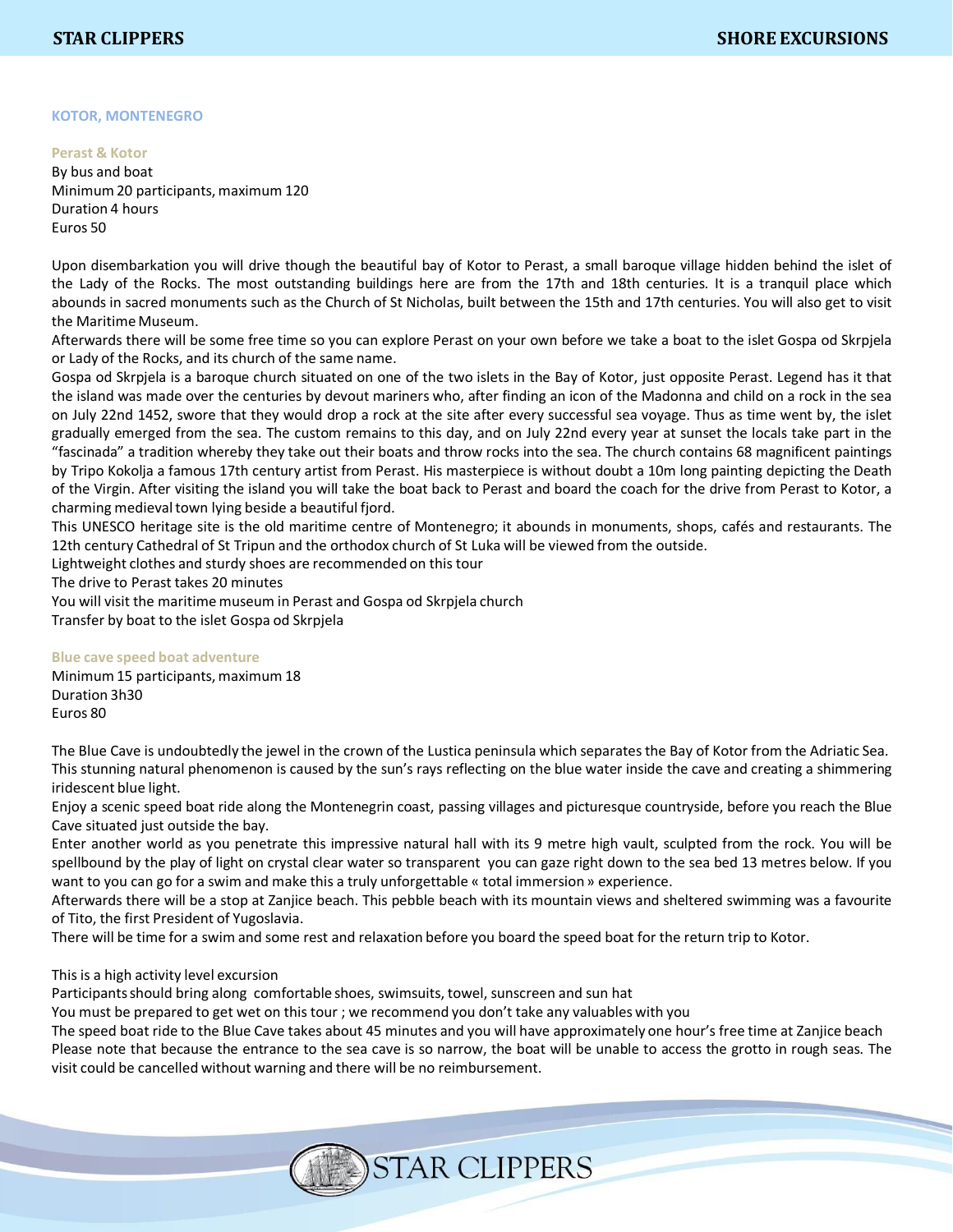# **VIS, CROATIA**

Vis is not only a charming island with beautiful beaches, old stone houses and narrow streets, it is a geopolitical monument reflecting the conflicts and divisions of the twentieth century.

During World War II Vis was an air base for allied forces and in November 1943 the former Yugoslavian leader Tito, then head of one of the two rival Resistance movements, chose Vis as his operational headquarters. He hid from Nazi soldiers in a cave on the island for several months while he worked with the Alliesto liberate the coast and islands of Croatia.

The island later became a valuable naval and military base because of its strategic position. In the Cold War era up until 1989, the island was a heavily guarded military zone with a "shoot on sight" policy which kept foreigners and outsiders at a distance.

There were as many as 30 army bases on the island and many installations still remain: underground passages, rooms, bunkers, and barracks bear witnessto its military past, there is even a submarine tunnel accessible by boat.

Kept in a state of splendid isolation, cut off from the rest of the world for more than forty years, Vis has remained totally unspoilt with no purpose built tourist infrastructure to mar its authenticity.

Komiza is a picturesque little town with a proud fishing tradition located on a deep bay on the western coast of the island. It nestles at the foot of Mount Hum the highest point of the island (600m above sea level) with spectacular views of the Adriatic all the way to Velebit, Peljesac, Lastovo, Jabuka and Kornati. The town boasts a collection of beautiful stone houses dating from the 17th and 18th centuries, a lovely waterfront and numerous beaches.

#### **Speed Boat tour of Vis island**

Minimum10 participants, maximum 20 Duration: 6 hrs, Light lunch included Euros 110

You will board the speed boat at Komiza and head out towards Stiniva Bay, a Croatian natural monument and nature reserve since1967. Towering cliffs keep the bay hidden from view conferring an air of mystery, and the long narrow sea entrance formed by the rock face opens out on to a perfect little bay.

Next stop is a famous cave on the islet of Ravnik. The so-called Green cave gets its name from the eerily beautiful green light which illuminates the whole of the interior. This natural phenomenon is due to a hole in the cave's roof which lets a beam of light play on the clear transparent water, reflecting the green algae on the seabed. you can swim right into the grotto and immerse yourself in the shimmering green otherworldly atmosphere.

Afterwards we will proceed to the town of Vis, which has been inhabited since the Neolithic period. In the fourth century BC Dionysius the Tyrant of Syracuse arrived here and founded Issa, an independent state which minted its own money and founded colonies. Vis has always been a meeting point for navigational routes and has thus attracted people of many different origins and cultures. The Greeks, Romans, Slavs, Venetians, Austrians, French and British have by turns brought their influence to bear on the town. At the beginning of the 19th century 12.000 people lived here coming from all over Europe, so it is no surprise to learn that the local dialect which is Venetian in origin (until 1797 Vis was ruled by the Republic of Venice) contains some English, French, German and even Hungarian words.

The port of Vis continues to provide a safe haven for fishermen, lost adventurers and seafaring folk from all over the world to this very day.

Last on the agenda is the submarine tunnel carved out of the rock in Parja Bay. The tunnel was built in the early 1980's, so is part of the Cold War military legacy. 100m long and 10m wide it was built to hide submarines and other military vessels.

The speedboat will then return to Komiza.

Entrance to the Green cave and submarine tunnel are included on the tour

The light lunch consists of traditional island delicacies such as Viska Pogaca, a focaccia like savoury pastry, filled with salt fish and tomatoes, anchoviesin lemon sauce, fish pâté and homemade bread with a glass of wine and water.

Participants need to be prepared for strenuous activity: please wear sensible shoes and comfortable clothing

There will be an opportunity to go swimming

This tour is not recommended for people with mobility issues or back problems as it would be impossible for them to get in and out of the sea.

There are no changing facilities on board.

The speedboat has toilets

The tour includesstrenuous walking mostly over gravel and paved stone and there are steps to be negotiated.

The Captain may decide to adapt the itinerary depending on wind and weather conditions.

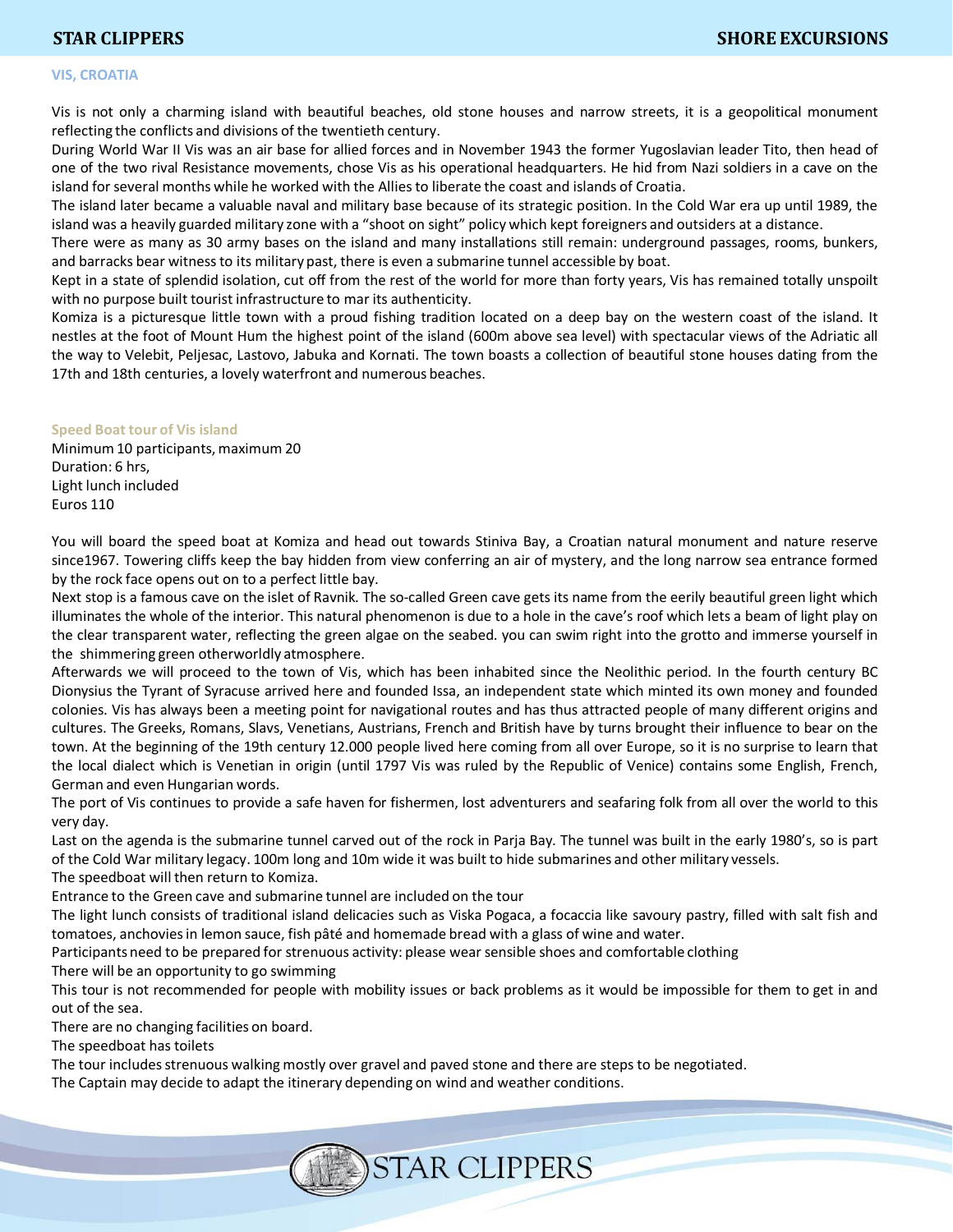### **On Your Bike!**

Transfer by van and then by bike Minimum10 participants, maximum 20 Duration: 3h30/ 4 hrs, depending on the group's pace. Euros 69

A bike tour is the ideal way to appreciate the ever changing scenery, discover some remarkable historical landmarks and fill your lungs with fresh air. There will be a minivan transfer from Komiza to the town of Vis. Here you will pick up your bikes and, after a short safety briefing, start cycling through history! On your way you will pass the Hellenistic cemetery, the remains of Roman baths, Prilovo peninsula, where there was once a Roman theatre and carry on to Stonac bay and Fort George a fortress built by the British Navy in 1813. You will see the famous "Lobster" submarine tunnel built by Tito during the Cold War years, before heading back to Vis via Samogor which was once the largest military base on the island with about 1000 troops stationed there, ready for action. Once back in Vis the excursion continues with a ride through the centre of town, along the waterfront to the village of Kut, the Czech Villa and Grandovac. Grandovac is a 60 m pebble beach in a beautiful natural environment shaded by pine and tamarisk trees where you will get the opportunity to go swimming. At the end of the excursion a minivan will be waiting to take you back to Komiza.

Congratulations! You have just pedalled your way through over 2000 years of history!!

You will be given water and some fresh fruit as a snack Activity level on this excursion: moderate to strenuous Guestsshould wear comfortable clothing and shoes The tour involves walking and biking, mostly over gravel and paved surfaces with some stairs There is a 15 minute drive to Vis where you will pick up the bikes and have a safety briefing There is about 3 hours of cycling

### **Military Mission**

Transport by Nissan Patroller Jeeps Minimum6 participants, maximum 24 Duration 3h30 Euros 90

There are over thirty different military installations scattered over the island ranging from tunnels, underground hospitals, strategic command bases, army barracks etc and most of them are completely abandoned.

Our tour of Inspection leaves from Komiza village and after a 20 minute drive we will arrive at our first objective: Cape Stupisce, site of a huge rocket base for land-sea missiles and an impressive tunnel and bunker complex.

Explore a labyrinth of underground tunnels and check out the abandoned warehouses and cannons. After the rocket base at Stupisce we will proceed to the next military tunnel ARK (Atomic War Command) Vela Glave. There will be a tour of the tunnel followed by a drive to the top of Mount Hum (587m) the highest point of the island, ideal for surveillance purposes with views of the archipelago and the village of Komiza. We will also visit the small church of Saint Spirit before heading back to base.

On the way back we will make a short reconnaissance tour of Tito's Cave: two small caves with a partially walled entrance used for several months by Josip Broz, aka Tito, and other partisan leaders as a secret HQ and hideaway during the Second World War.

Participants must be kitted out with appropriate gear (comfortable shoes and clothing) and be prepared for strenuous activity

The approach to Tito's cave is tough going: 275 steps to negotiate

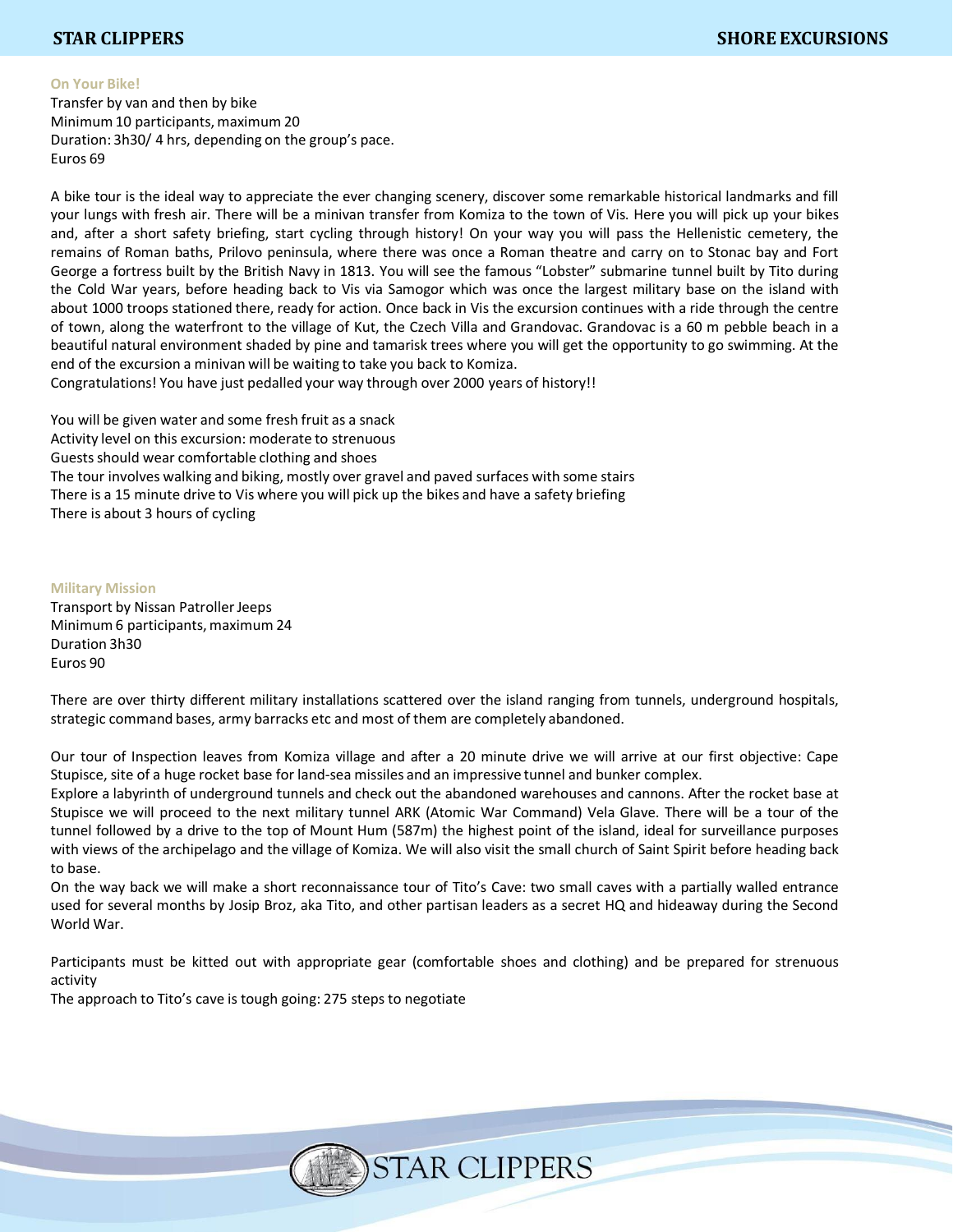### **The Blue Cave on Bisevo Island**

By speed boat Minimum 12 participants, maximum 24 Duration 1h45 Euros 60

Set off from picturesque Komiza Bay and enjoy a scenic speed boat ride to Mazporat bay on Bisevo Island. Bisevo is a very small island with only 12 inhabitants, located five nautical miles from Komiza. The main attraction on the island is the Blue Cave, a sea cave accessible only by boat. The cave is 24m long and 12 m wide with a very narrow entrance. In the summer months the sun's rays penetrate deep into the heart of the cave through a crack in the ceiling and reflect the sandy sea bottom bathing everything in a bewitchingly beautiful silver blue light. When you arrive at Bisevo you will swap the speed boat for a small wooden craft which will take you into the cave. Access is not very easy, and at some points you will have to crouch down in the boat while the skipper manoeuvres the craft through the cave entrance. Once inside it is as if you have crossed the threshold into a magical parallel universe; time stands still as you gaze on the mesmerising blue light. After this glimpse into another world, it is back to reality as you rejoin your speed boat for the ride back to Komiza.

#### **Mamma Mia Kayaking tour**

Minimum 6 participants, maximum 10 Duration 4 hours Euros 60

Mamma Mia 2, the sequel to the famous box office success, actually features the island of Vis. In the movie the fictional Greek island called "Kalokairi" or Summer Island, is in fact Vis; the producers fell in love with the authenticity and photogenic qualities of the island and decided it was the best possible location for the film. Most of the scenes of Mamma Mia! Here We Go Again were filmed in the sheltered Bay of Barjoska, on the west side of the island, and this is where you will be going on your kayaking expedition.

Enjoy the beautiful scenery and explore the film location. You will start your kayaking adventure from Komiza in the north west of the island. During the excursion you will visit three lovely beaches and learn about the history of Manjarema fort and the famous naval battle of Lissa in 1866 when the Austrians defeated the Italians despite being outnumbered.

The highlight of this excursion is of course the Mamma Mia location – Barjoska bay where you will have time to swim in the crystal clear waters, laze in the shadow of the pines or explore the bay. The air is perfumed with rosemary and lavender and there are over 300 different kinds of herbs growing on the island; it is a charming natural beauty spot, and you can see why it was chosen to represent "Kalokairi" island in the film.

Tour highlightsinclude Barjoska Bay, Manjarema fort and last but by no meansleast, the Mamma Mia film location Guests will be provided with bottled water

Activity level on this excursion is moderate to strenuous

Guests should bring comfortable shoes and wear their bathing suits

The tour includes, kayaking, swimming and lazing on the beach

The Kayaks have a waterproof compartment for storing your personal belongings.